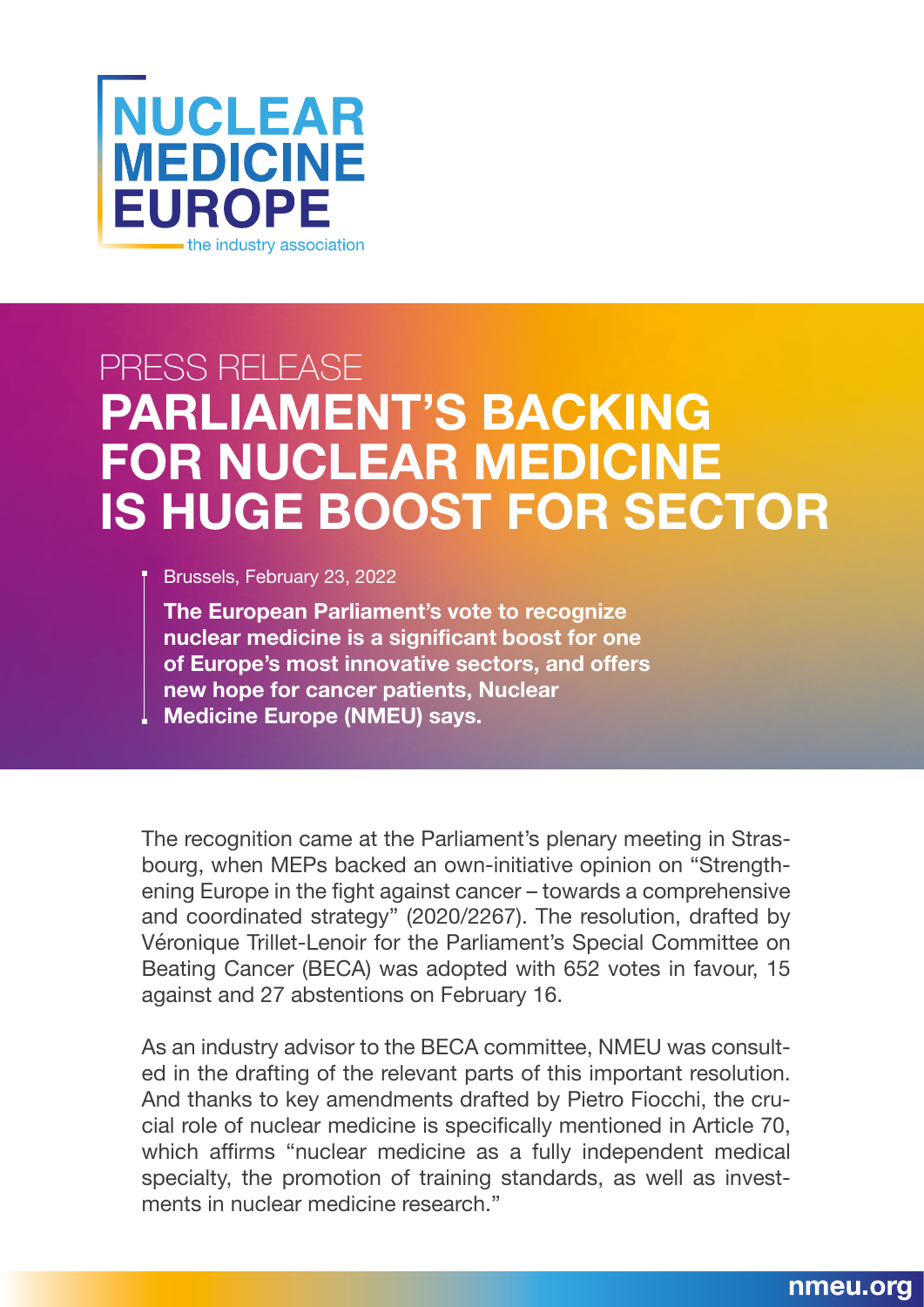The resolution welcomes measures in the Europe's Beating Cancer Plan, "which will support the security of production capacities and supply of radioisotopes via the replacement of the current ageing fleet and implementation of existing technologies, notably reactors and particles accelerators, through existing financial instruments." It says the quality and safety of radiation technology in medicine should be enhanced, as it is currently not equally available in all EU Member States.

It also calls on the EU to avoid shortages of radioisotopes by facilitating the crossing of borders and exemptions for transportations, and calls for "a more coordinated approach and sustainable funding of the European production capacity of medical isotopes, in order to be self-sufficient in the EU and to provide European patients with diagnosis and innovative treatments of cancer."

NMEU President Antonis Kalemis said the resolution was a welcome commitment by the Parliament to support the most effective tool against cancer. "I am delighted that the European Parliament has given explicit recognition to nuclear medicine and its role in the fight against cancer," he said. "Our industry provides life-saving treatments for cancer across Europe. We use the most advanced technologies to diagnose and remove tumours – and we are improving all the time. This resolution shows that the EU is ready to support our sector and help make nuclear medicine more widely available for anyone who needs it."